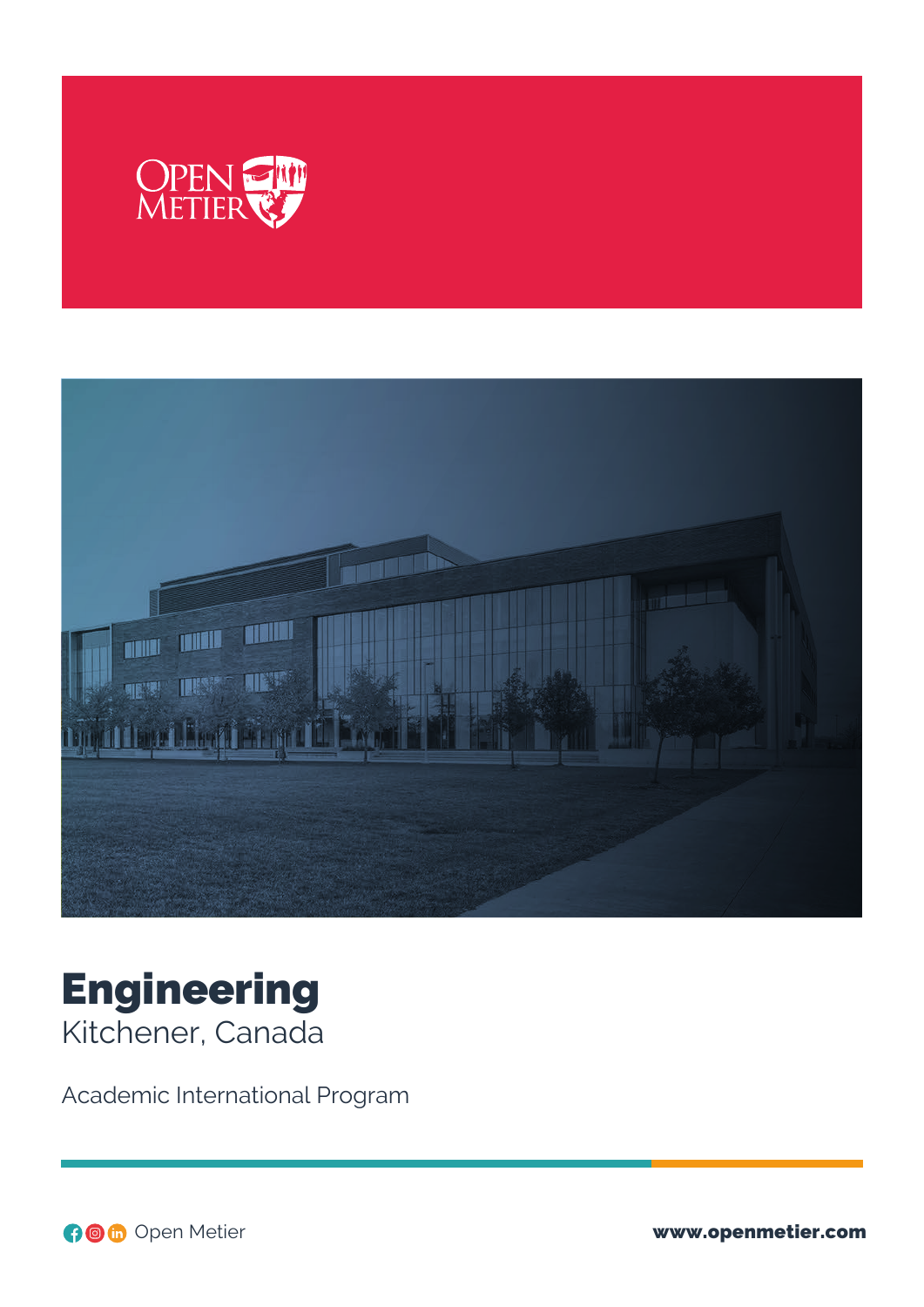## **Objective**

This intensive program offered at Conestoga College in Waterloo Region provides students with the opportunity to engage with Canadians and other international students who have experienced success across sectors, participate in a series of workshops which provide a springboard to explore their own path to success, and visit dynamic local companies.

Waterloo Region is home of Conestoga College, one of Ontario's fastest growing colleges and a leader in polytechnic education. Our career-focused education programs – from apprenticeships to diplomas, degrees to post-graduate certificates, continuing education and part-time studies – all reflect Ontario's changing job market and will help you build the skills and knowledge that today's employers are seeking.

# **Academic Content**

Elective course::

- Smart Cities
- Tech Innovation
- Emerging technologies

#### **Company Visits**

Waterloo region is considered the 4th largest urban population in Ontario with a population of more than 600,000 people, with 22, 000 tech related job openings by 2021.

The Toronto-Waterloo Corridor boasts the second highest density of start-ups in the world with over 5,200 tech start-ups attracting over \$670 million in investment.

- Toyota Company
- Communitech
- Google

#### **Detailes**



**TERM** 4 Weeks



**DATE** To be confirmed



**DESTINATION** Kitchener, Canada

#### **Host University**

#### **CONESTOGA COLLEGE**

http://www.conestogac.on.ca/



#### **Cultural Visits**

Waterloo Region is Canada's Technology Capital, located in the heart of southwestern Province of Ontario and formed by three unique cities (Waterloo, Kitchener, Cambridge). It's a hub of intelligence, education and innovation; and a place for bold, brilliant, young minds to make their mark. It's only 90 minutes from Niagara Falls and Toronto. Waterloo is home to one of the world's most dynamic technology ecosystems and the 2nd-fastest growing tech talent market in North America.

- City Tour by Waterloo
- St. Jacobs Farmers´ Market
- Crawford lake
- City of Waterloo Museum